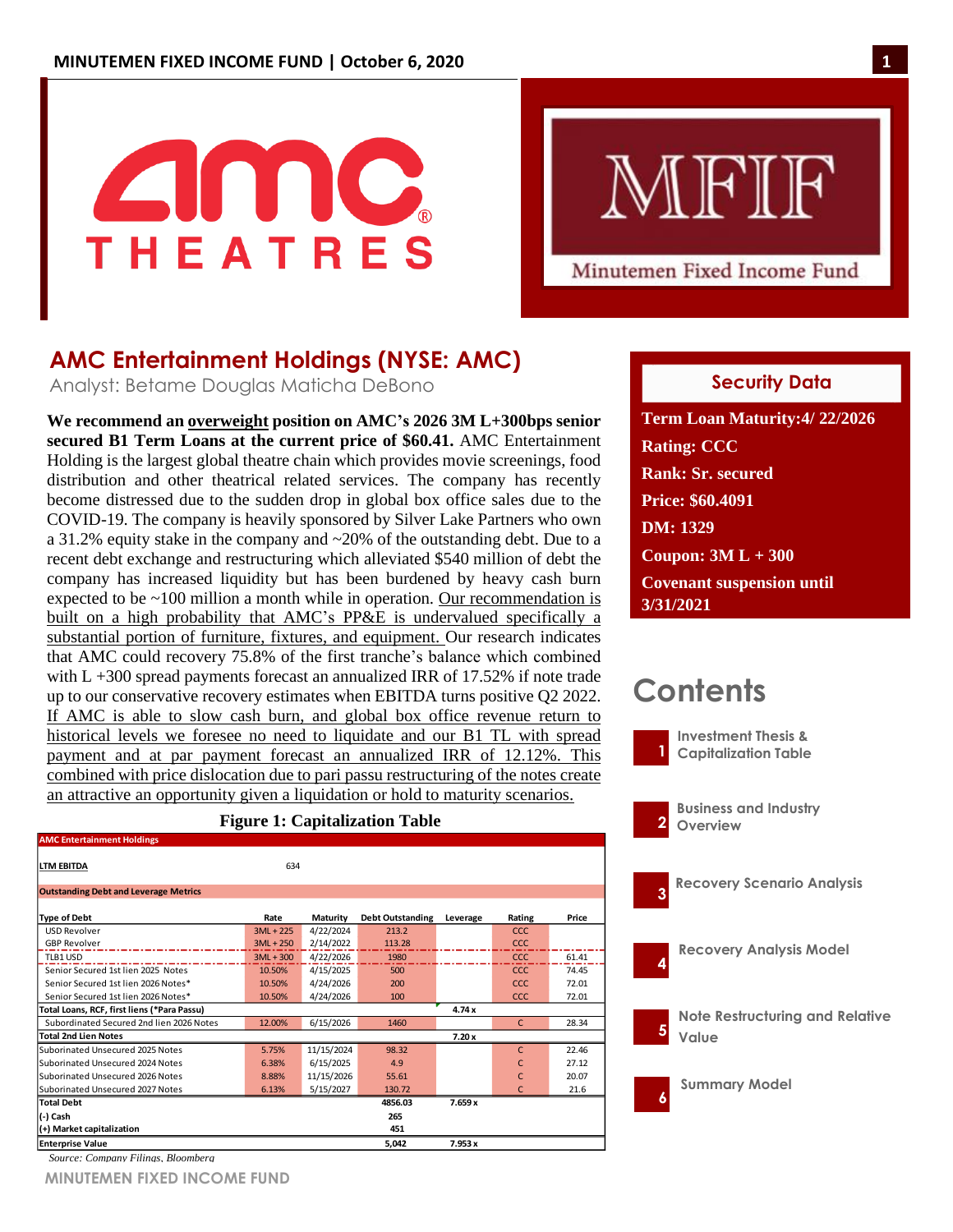**Figure 2: Gross Domestic Box Office Revenue**

#### **Industry Overview:**

The cinema media industry has been taken savaged due to the implications of the global pandemic shutting down theatres, theme parks, live sports with full recovery unlikely to be swift or soon. The domestic box office remains murky as industry sales plummet more than 90% thus far YoY. A fast recovery is unlikely given lower film output and higher availability of content on streaming platforms exacerbating an already struggling industry in recent years. AMC recently struck an industry leading deal with Universal, diminishing the viewing window for Universals movies from 75 days to 17 days. This was due to box office sale drops and the increase of video streaming by movie goers. The viewing window has consistently been dropping over

#### **Business Overview:**

AMC Entertainment Holdings, Inc headquartered in Leawood, Kanas is the largest global theater chain and provides movie screenings, food distribution, and other theatrical related services. The company owns and operates over 1,000 theatres with over 11,000 screens worldwide most which are megaplexes with more than 12 screens and stadium seating. Although it has a world presence a 75% of their revenue is done within the United States with the remaining 25% spread across Europe and other international regions. AMC has #D enabled movies in over 3,000 theatres, a robust 55% market share within the IMAX screen segment and nearly 60 dine in theatres with seat side service. The company's largest source of revenue comes from admissions which accounts for 65% of total revenue. The remaining is generated from food and beverage concessions and other revenue streams such as its premium video on demand (PVOD) streaming option. As a result of the pandemic, AMC closed its theaters between March and late summer. Starting in August, AMC has reopened a majority of theaters, albeit with limited seating. However, theaters in major U.S. markets, including New York and Los Angeles, remain closed. Even if those remaining theaters were to reopen, the lack of major film releases (with the recent postponement of the release of Walt Disney's "Black Widow" until 2021, and Warner Bros "Batman, Flash and Shazam 2"pushed to 2022) will likely result in even lower theater attendance for some time. We also believe that with low attendance, additional film releases might be moved out of 2020. As a result, we expect that operating conditions for cinema exhibitors will remain difficult.



**Figure 3: Revenue Breakdown per Segment**



**Figure 4: Revenue by Region**



*Source: Company Filings*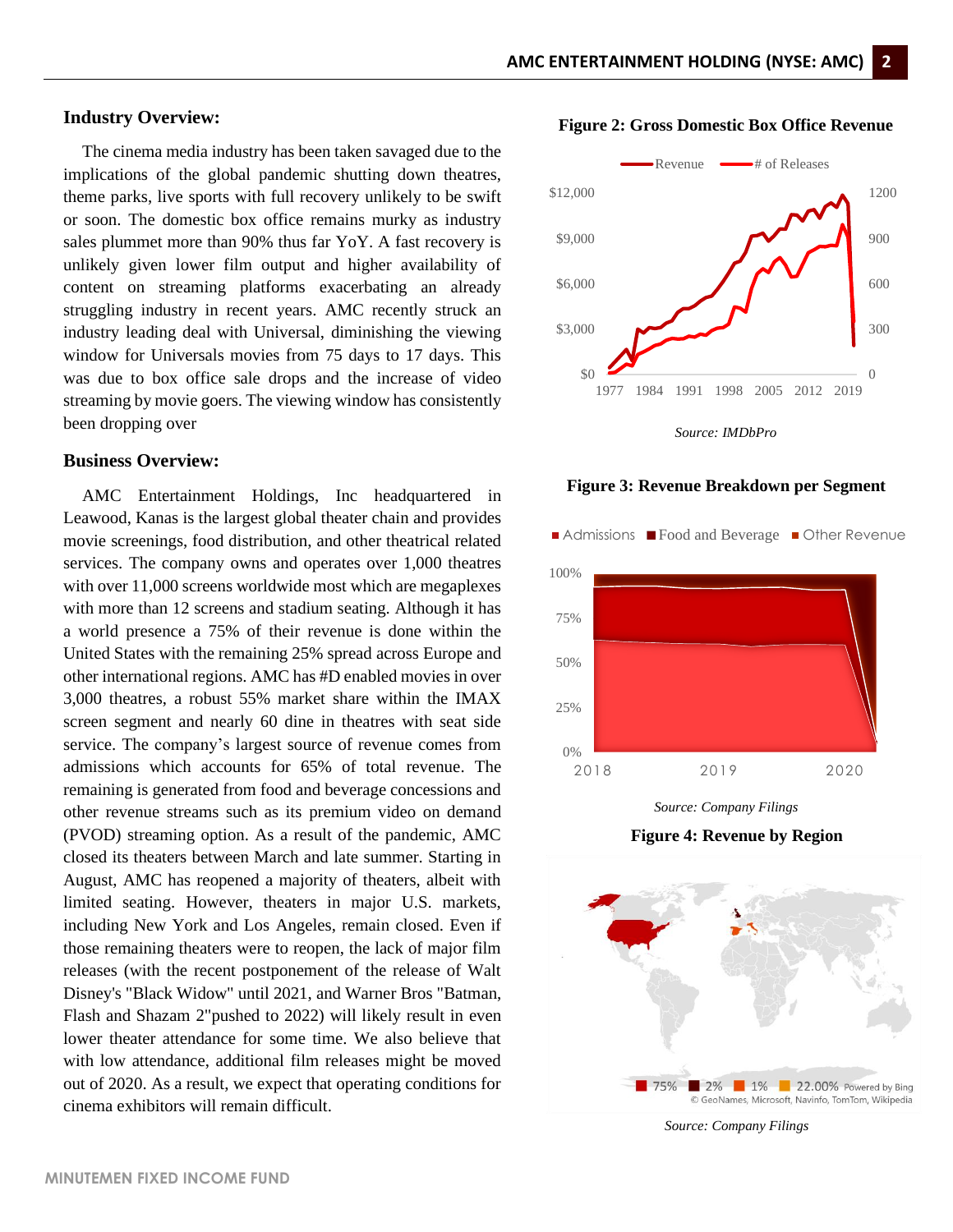#### **Scenario Analysis A:**

We are expecting two scenario outcomes with the company in the near term. In scenario A, we forecast box office sales to return to pre-Covid levels, alleviating the financial strain of the company. Current 30% capacity restriction on most locations with state mandates capping other theatres to 25 people per theatre, capacity removal will allow for greater admissions revenue growth in line with box office growth. Also, the lift on limitations on food and beverage sales for some locations (currently accounts for 30% of total revenue) will create a tailwind for quarter on quarter growth in coming fiscal years. On a conservative basis the company can survive through the next quarter with levels of cash however an uplift driven by admissions revenue which we are in line with street estimates will drive further cash generation to propel the company once again into profitability. The inflow of net come, and steady cash growth will also help cut the current cash burn rate of \$115 million a month. Current trends of cash burn driven by reopening of theatres in Q2 and Q3 has stiffened liquidity but a 4Q uplift will allow for the company to survive while also allowing for greater optionality in coupon payments with a 10% PIK option available on  $\sim$ 1.5 Billion outstanding on 2<sup>nd</sup> lien notes due in 2026 paying 12% saving 263 million. **Given greater financial security we forecast our Term Loan to maturity yielding 0.80 a quarter until par for 22 quarters with total spread payments of 18.57 at par with 58.16 price appreciation at current market prices we expect an annualized IRR of 12.44%.**

#### **Scenario Analysis B:**

In scenario B, we expect the financial health of the company to continue deteriorating forcing a liquidation in the current quarter. Given our conservative estimates we foresee an overall first tranche recovery rate of 76.8%. The main value is drawn from a PP&E undervaluation driven by the furniture, fixtures and equipment owned by the company. The three major segments of value within FF&E is provided by the companies 10,853 traditional projectors, 188 IMAX projectors and surround sound THX speakers. Given our research, traditional used cinema grade projectors range in value from \$50,000 to \$90,000 with IMAX capable projectors resale at \$100,000 per projector with 2 necessaries for IMAX quality films. Given AMC's large market share, flooding the market with such a quantity will reduce the value which we conservatively deduced to 50%. With a recovery of 70% on the traditional projectors and 90% on IMAX due to more recent installation the given assets will provide ~280 Million contribution to recovery in a Chapter 11 liquidation. Also, given the value of the Klipsch THX speakers used in the majority of theatres valued at  $\sim$ 25,000 per set of 18 (most theatres used anywhere between 11-30) speakers) we foresee a recovery of 90% given the value hold of Klipsch products on the market. With speakers and projectors combined, in the event of a liquidation we see a  $\sim$ 48% recovery of FF&E providing  $\sim$ 643 million of recovery benefit. Even with conservative valuation of FF&E, **AMC's first tranche bondholders would likely recover 76.8% of the value of the bonds. Given a current price of 60.4 on the TL and given liquidation next quarter we anticipate an annualized return of 32.13%.**

#### **Risk to term loan maturity:**

- $\hat{D}$  Los Angles, New York and Chicago are the top three cities which make up a combined 14% of AMC's total revenue.
- **Due to COVID-19, NYC and LA remain closed for movie** theatre admissions and could act as a headwind in coming quarters.
- **D** Liquidity risk could cause inability to complete spread payments and principal

#### **Risk to first tranche recovery:**

**M** Conservative estimates do not account for multiple liquidations within the industry deflating the value of AMC's FF&E assets



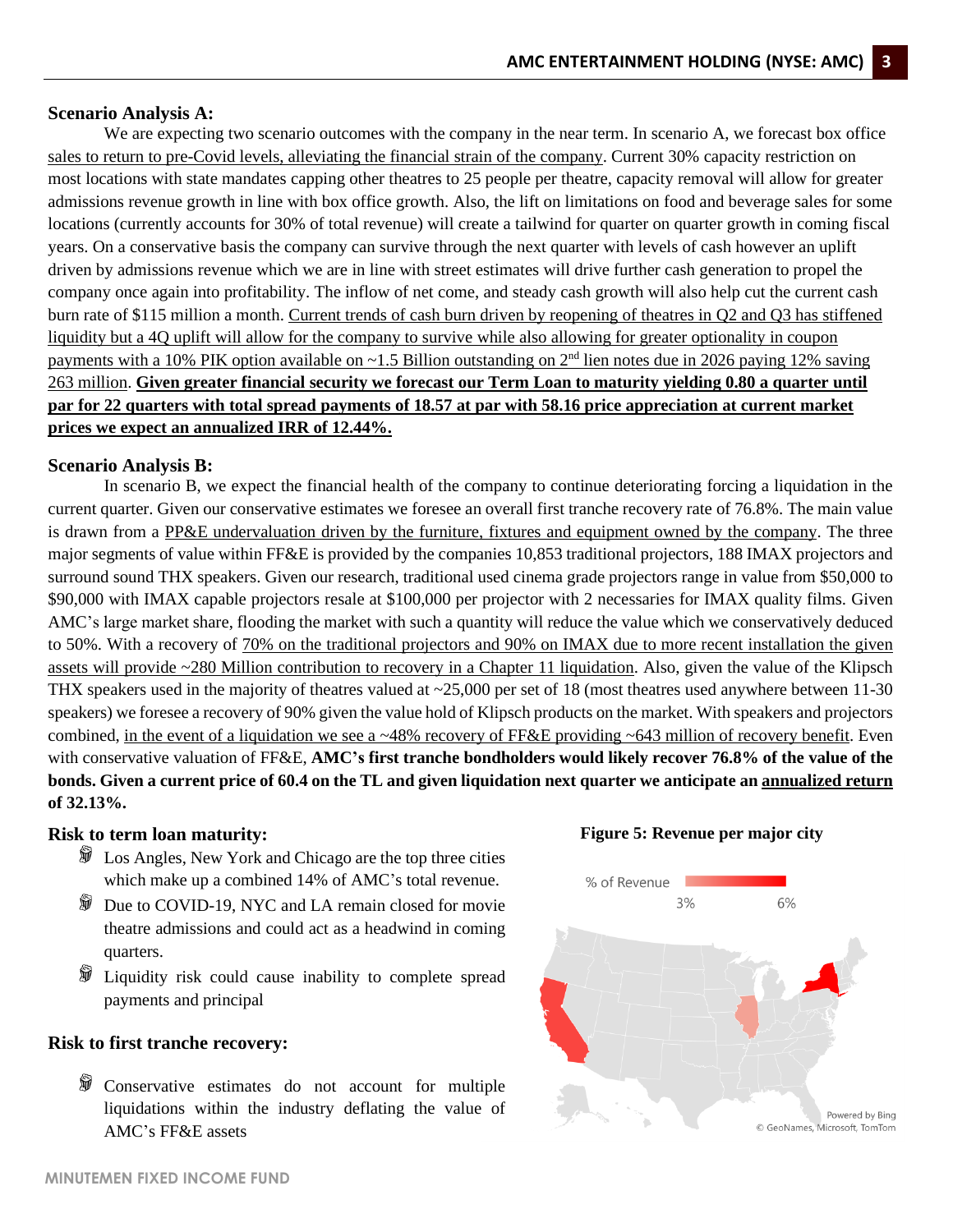## **Recovery Analysis Model:**

| <b>Recovery Analysis</b>                        |                            |            |                  |             |                  |  |  |  |
|-------------------------------------------------|----------------------------|------------|------------------|-------------|------------------|--|--|--|
| Asset                                           | <b>Amount</b>              | % Recovery | <b>Recovered</b> |             |                  |  |  |  |
| Cash and Equivalents                            | 508                        |            | 100%             |             | 508              |  |  |  |
| <b>Accounts Recievable</b>                      | 82                         |            | 100%             |             | 81.65            |  |  |  |
| Land                                            | 104                        |            | 100%             |             | 104.4154         |  |  |  |
| <b>Buildings and Improvements</b>               | 218                        |            | 100%             |             | 218.1629876      |  |  |  |
| Leasehold improvements                          | 1,056                      |            | 10%              |             | 105.6215436      |  |  |  |
| Furniture, fixtures and equiptment              | 1,328                      |            | 48%              |             | 643.2179343      |  |  |  |
| <b>Other current Assets</b>                     | 101                        |            | 100%             |             | 101              |  |  |  |
| Goodwill and Intangibles                        | 3,099                      |            | 5%               |             | 168.88242        |  |  |  |
| Other Long Term Assets                          | 456                        |            | 100%             |             | 456              |  |  |  |
| <b>Liquidation Recovery</b>                     | 6,952                      |            |                  | Ś.          | 2,386.95         |  |  |  |
|                                                 | Recovery of first traunche |            | 76.8%            |             |                  |  |  |  |
| <b>Secured Claims</b>                           | <b>Balance</b>             |            | % Recovery       |             | <b>Recovered</b> |  |  |  |
| USD Revolver                                    | 213                        |            | 77%              |             | 163.6897652      |  |  |  |
| <b>GBP Revolver</b>                             | 113                        |            | 77%              |             | 86.84011019      |  |  |  |
| <b>TLB1 USD</b>                                 | 1980                       |            | 77%              |             | 1521.62317       |  |  |  |
| Senior Secured 1st lien 2025 Notes              | 500                        |            | 77%              |             | 384.2482752      |  |  |  |
| Senior Secured 1st lien 2026 Notes*             | 200                        |            | 77%              |             | 153.6993101      |  |  |  |
| Senior Secured 1st lien 2026 Notes*             | 100                        |            | 77%              | 76.84965504 |                  |  |  |  |
| Total Loans, RCF, first liens (*Para Passu)     | \$                         | 3,106.00   | 76.8%            | \$          | 2,386.95         |  |  |  |
| <b>Subordinated Secured 2nd lien 2026 Notes</b> | 1460                       |            | 0%               | \$          |                  |  |  |  |
| <b>Total 2nd Lien Notes</b>                     | \$                         | 1,460.00   |                  |             |                  |  |  |  |
| Suborinated Unsecured 2025 Notes                | 98.32                      |            | 0%               |             | $\mathbf{0}$     |  |  |  |
| Suborinated Unsecured 2024 Notes                | 4.9                        |            | 0%               |             | 0                |  |  |  |
| Suborinated Unsecured 2026 Notes                | 55.61                      |            | 0%               |             | $\Omega$         |  |  |  |
| Suborinated Unsecured 2027 Notes                | 130.72                     |            | 0%               |             | 0                |  |  |  |
|                                                 | \$                         | 289.55     |                  |             |                  |  |  |  |
| <b>Total Balance and Recovery</b>               | \$                         | 4,855.55   | 49%              | \$          | 2,386.95         |  |  |  |

| <b>Total outstanding Furniture, fixtures and equiptment Recovery Analysis</b> |                                                      |              |                     |                      |                  |  |  |  |
|-------------------------------------------------------------------------------|------------------------------------------------------|--------------|---------------------|----------------------|------------------|--|--|--|
|                                                                               | Item                                                 | Cost         | Quantity            | % Recovery           | <b>Total</b>     |  |  |  |
|                                                                               | Barco R9004580B13 HDQ-4K35                           | \$100,000.00 | 188.00              | 90%                  | \$16,920,000.00  |  |  |  |
|                                                                               | Christie <sup>®</sup> D <sub>20HD-HS</sub>           | \$35,000.00  | 10.853.00           | 70%                  | \$265.898.500.00 |  |  |  |
|                                                                               | Klipsch 9.1 THX Speakers                             | \$25,000.00  | 11,040.00           | 90%                  | \$248,400,000.00 |  |  |  |
|                                                                               |                                                      |              |                     | Total Recovery (\$): | \$531,218,500.00 |  |  |  |
|                                                                               | Total outstanding Furniture, fixtures and equiptment | 1.328.29     | Total Recovery (%): | 48%                  |                  |  |  |  |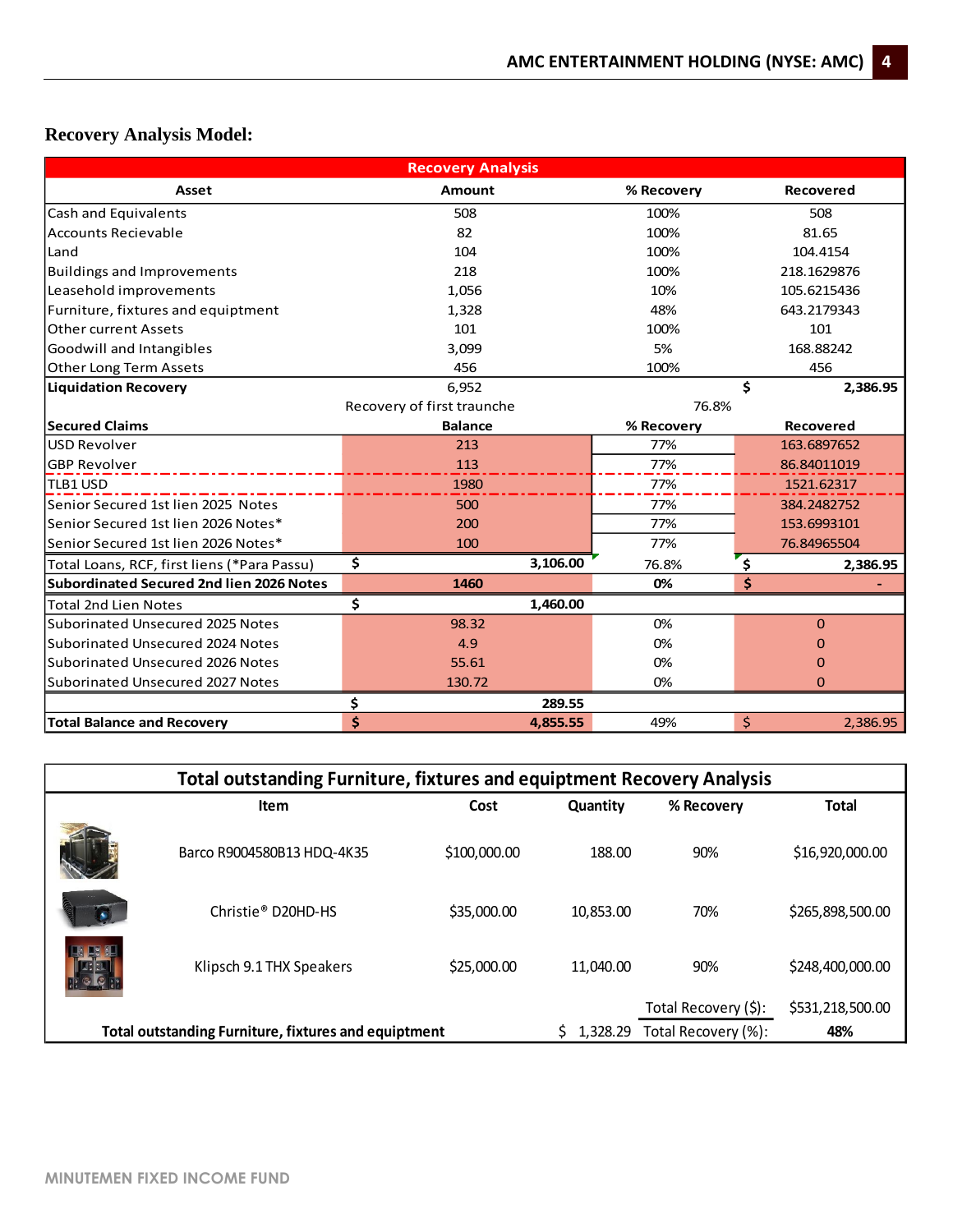#### **Note Restructuring**

On July 31, 2020, the Company closed its previously announced private offers to exchange most of its outstanding 6.375% Senior Subordinated Notes due 2024, 5.75% Senior Subordinated Notes due 2025, 5.875% Senior Subordinated Notes due 2026 and 6.125% Senior Subordinated Notes due 2027 for newly issued Second Lien Notes due 2026. The Exchange Offers reduced the majority of the Company's LT debt by approximately \$555 million, which represented  $\sim$ 24.1% of the principal amount of the Existing Subordinated Notes. The Company raised \$300 million (200 million 10.5% 2026 notes and 100 million 10.50% 2026 notes) in additional cash from the issuance of First Lien Notes due 2026, Furthermore, the newly issued first lien notes are *Pari Passu* with AMC's existing senior secured credit facilities and notes issued in April 2020. The closing of the Exchange Offers also allowed the Company to extend maturities on approximately \$1.7 billion of debt to 2026, most of which was maturing in 2024 and 2025 previously. Interest due for the coming 12 to 18 months on the Second Lien Notes due 2026 is expected to be paid all or in part on an in-kind basis, thereby generating a further near-term cash savings for the Company of between approximately \$120 million and \$180 million.

#### **Relative Value:**

AMC's B1 TL's have been spread against HTZ  $\sim$  30 since Hertz's bankruptcy filing in Q1 2020. On a discount margin basis, a metric similar to Z spread as when DM is added to the Tl's current Libor spread equates to the TL's cash flows at the given price. AMC's have significantly traded high against both comps with an average YTD Dm of 741 vs 89 for HTZ and 93 for CNK. CNK is within the same industry but has less debt, greater revenue, and cash with spread payments at 3-month Libor + 175. CNK has closed down all US theatres and has not commented on reopening plans after announcement earlier this week. HTZ has continued into chapter 11 bankruptcy and the TL have tightened significantly since the around  $\sim$ 35 on a DM bass. CNK has traded in line with historical pricing levels with little to no shift in DM since Q4 2019.



**Figure 7: Comparable Company Metrics**

| <b>Comps</b>           | <b>AMC</b> | HTZ*                          | <b>CNK</b> |
|------------------------|------------|-------------------------------|------------|
| <b>Market Cap</b>      | 451        | 450                           | 1047       |
| <b>Net Debt</b>        | 4856       | 7900                          | 3082       |
| EV                     | 5,042      | 19500                         | 2000       |
| <b>LTM Revenue</b>     | 1950       | 2500                          | 3283       |
| <b>Total Assets</b>    | 7000       | 13000                         | 6500       |
| <b>Total Cash</b>      | 508        | 500                           | 572        |
| <b>Price</b>           | 60.4       | 95.75                         | 89.44      |
| <b>TL Maturity</b>     |            | 4/22/2026 6/30/2023 3/29/2025 |            |
| <b>DM</b>              | 1283       | 477.5                         | 432.96     |
| <b>Spread Payments</b> | 3ML+300    | $3M L + 275$ $3M L + 175$     |            |
|                        |            |                               |            |

*\*Prior to bankruptcy Source: Company Filings, Bloomberg*

#### **Figure 8: Comparable Company pricing**